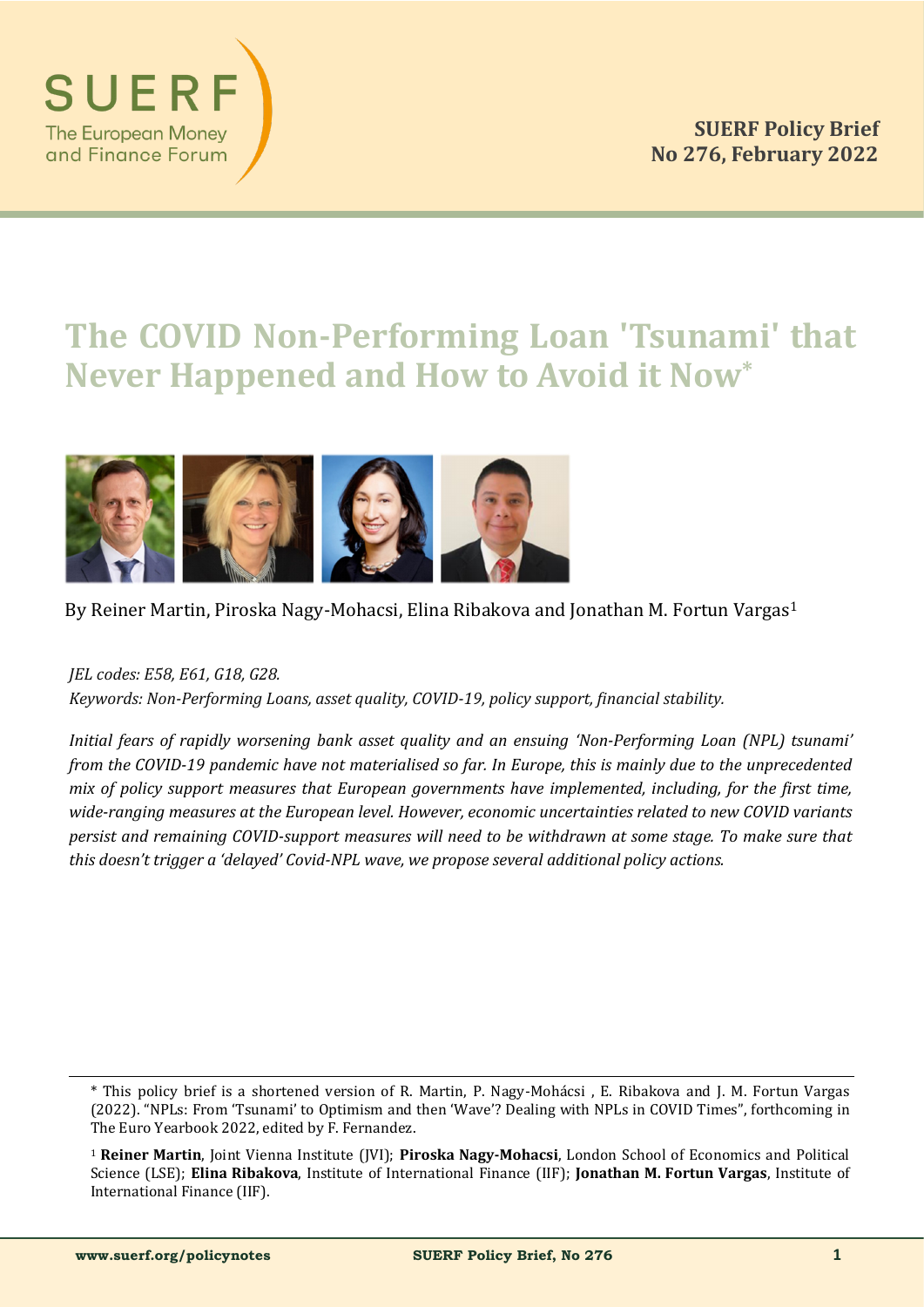#### **Introduction**

In early 2020, many feared that the Covid-19 pandemic would lead to a huge rise in Non-Performing Loans (NPLs) in Europe and other parts of the world. Despite the steep recession caused by the pandemic in 2020 and the uneven recovery since then, these predictions have been proven wrong. In fact, NPLs in many European countries have declined to a historic low. How has the widely feared NPL tsunami been avoided in Europe, a continent that struggled so long with NPLs in the wake of the twin global financial crisis in 2008/9 and the eurozone crisis in 2011/12? And what can policy makers and business do to make sure that NPLs are also kept at bay in the future? We identify key factors at play that explain the unexpectedly benign developments so far and suggest additional policy measures both at the national and the EU level to avoid the re-emergence of a largescale NPL problem, as the remaining policy support measures are being withdrawn.

#### **The European NPL landscape had much improved by the time the pandemic started**

On the eve of the pandemic, the euro area and the rest of the EU had made a lot of progress in dealing with the previous wave of NPLs resulting from the GFC and the euro area sovereign debt crisis. NPL levels had fallen substantially from their peaks, banks were better capitalised, regulators had introduced more stringent and consistent definitions for problem assets, and supervisors tightened their approach towards NPL management.

Progress was also made towards improving the resolution system, though it remained a mix of national and EUlevel measures (with an emphasis on the former) and was never seriously tested. Overall, the euro area NPL ratio peaked in 2014 at just over 8 percent, before declining to 3.6 percent in 2019. In some euro area countries, however, NPL ratios remained substantially higher (Figure 1).



**Figure 1: NPL ratios in the euro area and selected euro area countries, 1998-2021**

Notes: EA refers to the euro area in 2019 composition. EA6 is the weighted average figure for Cyprus (CY), Greece (GR), Ireland (IE), Italy (IT), Portugal (PT), and Slovenia (SI). Other highlighted countries in the chart are Spain (ES), Latvia (LV), and Lithuania (LT).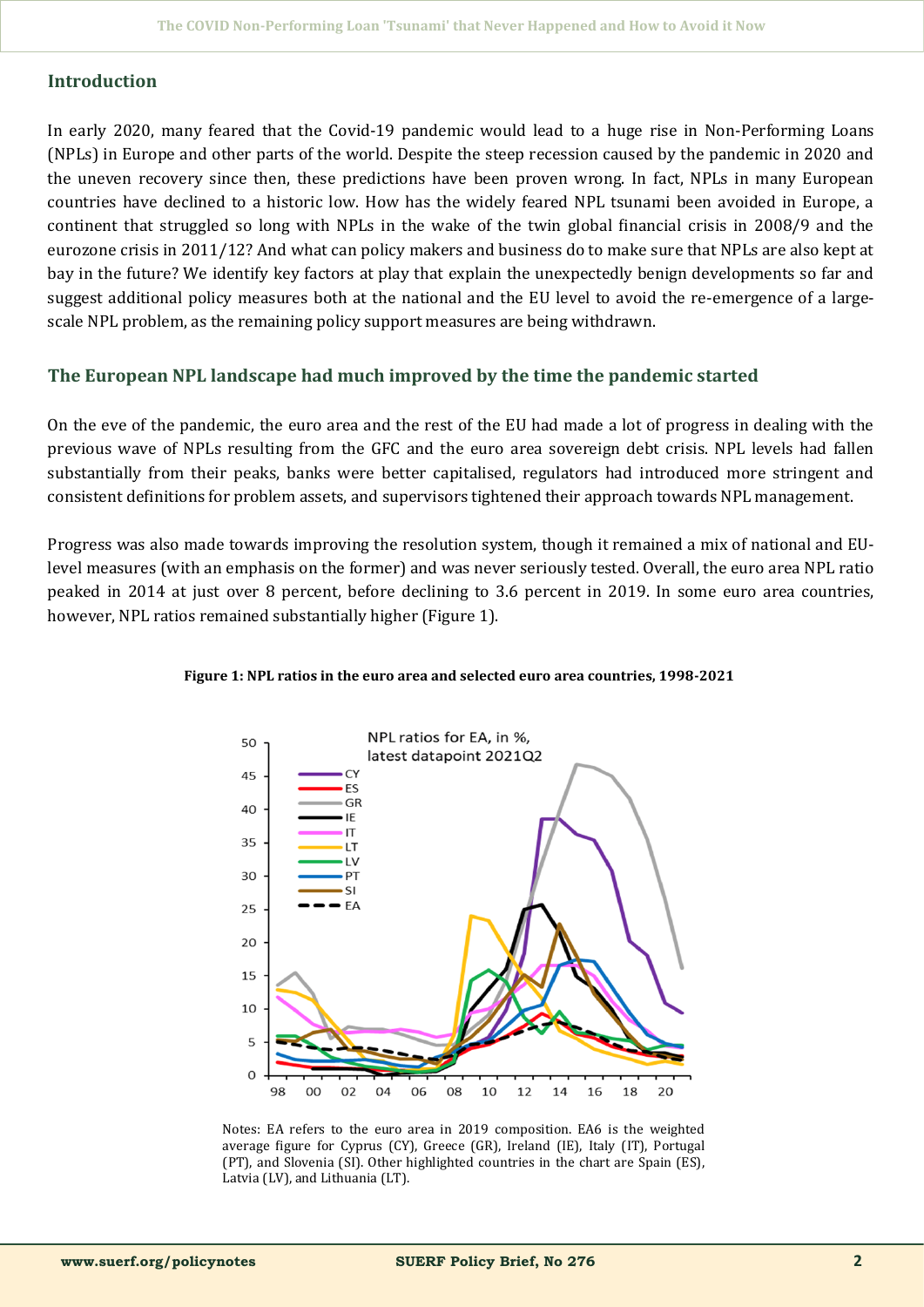This decrease in NPLs was partly due to specific policy measures to deal with them. The European Banking Authority (EBA) agreed in 2013 to a uniform EU-wide definition of NPLs (EBA 2013). This significantly strengthened the measurement and comparability of NPLs across the EU and even beyond, as neighbouring European countries also adopted them under the Vienna Initiative.

The ECB's Comprehensive Assessment (CA) of the euro area banking system in 2014, comprising an asset quality review and a solvency stress test for 130 significant euro area banks, helped to clarify the true extent of the problem at the time (ECB Banking Supervision 2014).

The Single Supervisory Mechanism (SSM, often referred to as ECB Banking Supervision) established in 2014 led various NPL initiatives, culminating in the adoption of an EU Council Action Plan on NPLs in July 2017. This covered a wide range of policy objectives and recommendations on supervisory tools, macroprudential approaches, secondary NPL markets and targeted structural reforms.<sup>2</sup>

## **A "whatever it takes" policy mix – with EU characteristics**

As the world economy plunged into a deep (though brief) COVID-induced recession, the general expectation was that bank asset quality would rapidly worsen and an NPL tsunami would follow. Yet the expected NPL shock has not materialised, and almost everywhere in Europe the level of NPLs is the lowest on record.

This is primarily thanks to the adoption of a new, "whatever it takes" policy mix – with special EU characteristics. Globally, the innovation of this pandemic-induced policy mix was not just its unprecedented stimulus size and the coordination between fiscal and monetary authorities, but also the fact that it included, for the first time, specific anti-cyclical, macroprudential measures. Regulatory forbearance was used before as part of crisis response, but this was the first time that the relaxation of macroprudential measures became an important part of the policy package.

In Europe, putting the support measures in place required the removal of key legal and regulatory obstacles at the *EU level*. The EU's fiscal rule – the Stability and Growth Pact (SGP) - has been suspended since March 2020, along with state aid and competition rules.<sup>3</sup> The discretionary acceptance of deviations from the SPG, and the discretionary easing of some state aid and competition rules has happened before. But there was no precedent for the synchronised mix of fiscal, monetary, and regulatory anti-cyclical policies deployed at the national and the regional EU level in response to the pandemic.

Direct and indirect fiscal support by EU member states ranged between a few percentage points to double digits of GDP. Overall, the EU member states provided a total of about 27% of GDP in 2020-21 to date (as a share of 2019 GDP), with the share of guarantees/contingent liabilities even higher than direct fiscal support (Figure 2). The overall size of fiscal support in the EU and the US have been broadly comparable at about 25-27 percent of GDP in the matter of 18 months, but in the US most of the support was in the form of direct fiscal stimulus.

<sup>2</sup> European Council (2017). For the state of the implementation of the Action Plan prior to the Covid-Pandemic see European Commission (2019).

<sup>&</sup>lt;sup>3</sup> European Commission (2020a) [https://ec.europa.eu/commission/presscorner/detail/en/ip\\_20\\_496](https://ec.europa.eu/commission/presscorner/detail/en/ip_20_496)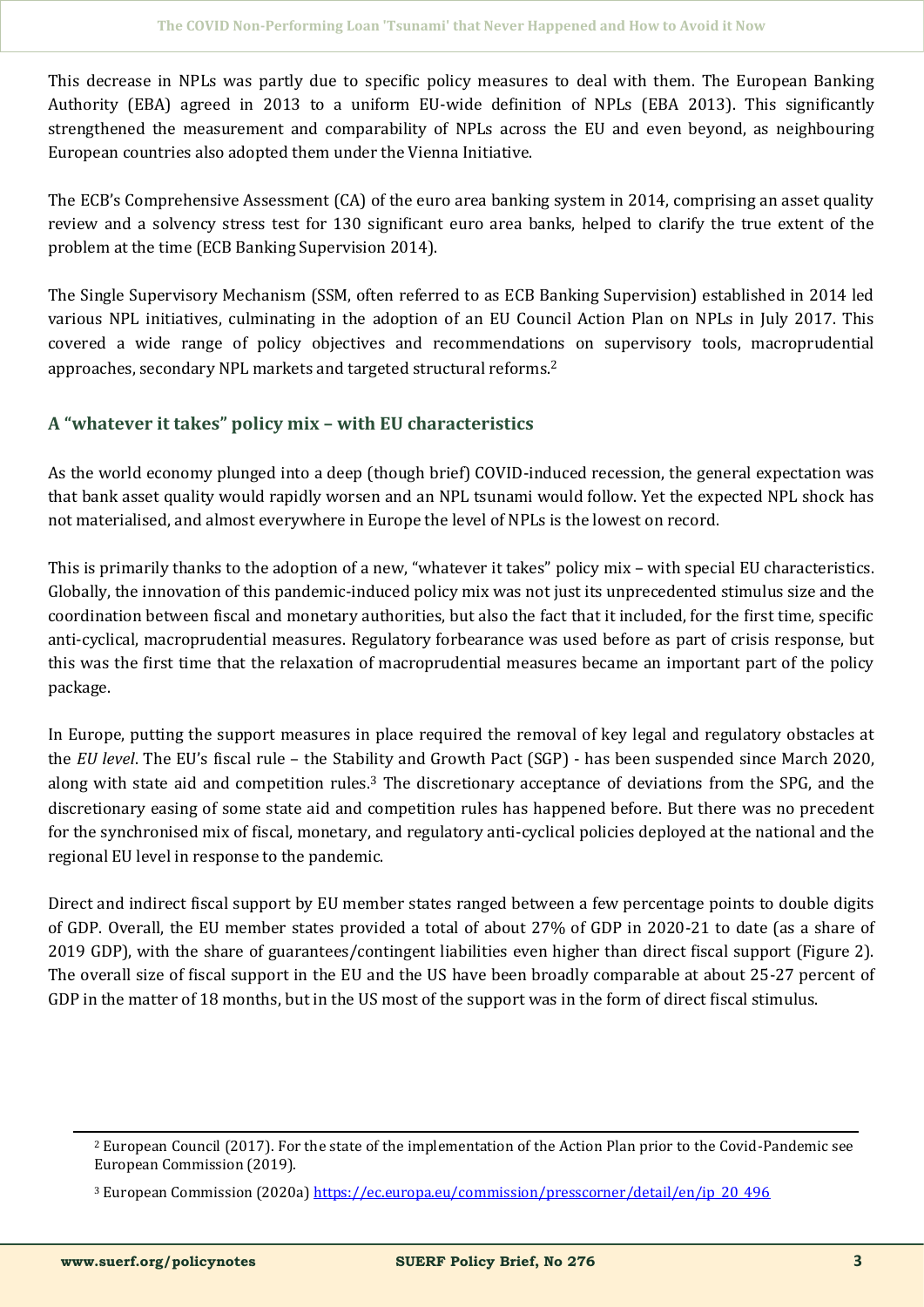

#### **Figure 2: Fiscal support measures in the EU and the US, 2020-21**

Sources: IMF Fiscal database June 2021 and EIB data.

The EU adopted a Temporary Framework to enable member states to provide support to their economies. At the same time, the EBA published guidelines on legislative and non-legislative loan moratoria, specifying the criteria that moratoria must fulfil so that the automatic reclassification and reassessment of loan distress are not applied.<sup>4</sup> These guidelines were later amended and expanded.

The EU has relied heavily on government guarantees to incentivise lending. The support mainly targeted businesses in need and those that have limited or no access to non-bank liquidity, e.g. by accessing capital markets. As a result, public guarantee measures were more often aimed at small and medium-size enterprises (SMEs), including micro businesses and the self-employed, which account for large shares of employment and economies in most EU countries, and sectors particularly hard hit by the pandemic.

In addition, EU member states used various debt moratoria on loan repayments, providing financial relief to borrowers by allowing the suspension or postponement of payments within a specified period. Debt moratoria were either legislative (decided at national level) or non-legislative (bank/private sector driven). The use of guarantees and moratoria varied greatly among countries. Italy had the highest share of public guarantee programmes with 25 percent of GDP, compared to a median of 4.6 percent for the euro area. Cypriot banks reported that almost 50 percent of their total loans to households (HHs) and non-financial companies (NFCs) were under moratoria.

Data from the Vienna Initiative's CESEE Banking Survey suggest that these public guarantees were critical. At some point during the pandemic, in the Central-Eastern European region as much as 80% of parent banks and their subsidiaries have taken advantage of government guarantees, and virtually all banks considered them as the most important enabling factor for loan extensions (European Investment Bank 2021).

<sup>4</sup> [https://www.eba.europa.eu/regulation](https://www.eba.europa.eu/regulation-and-policy/credit-risk/guidelines-legislative-and-non-legislative-moratoria-loan-repayments-applied-light-covid-19-crisis)-and-policy/credit-risk/guidelines-legislative-and-non-legislativemoratoria-loan-[repayments](https://www.eba.europa.eu/regulation-and-policy/credit-risk/guidelines-legislative-and-non-legislative-moratoria-loan-repayments-applied-light-covid-19-crisis)-applied-light-covid-19-crisis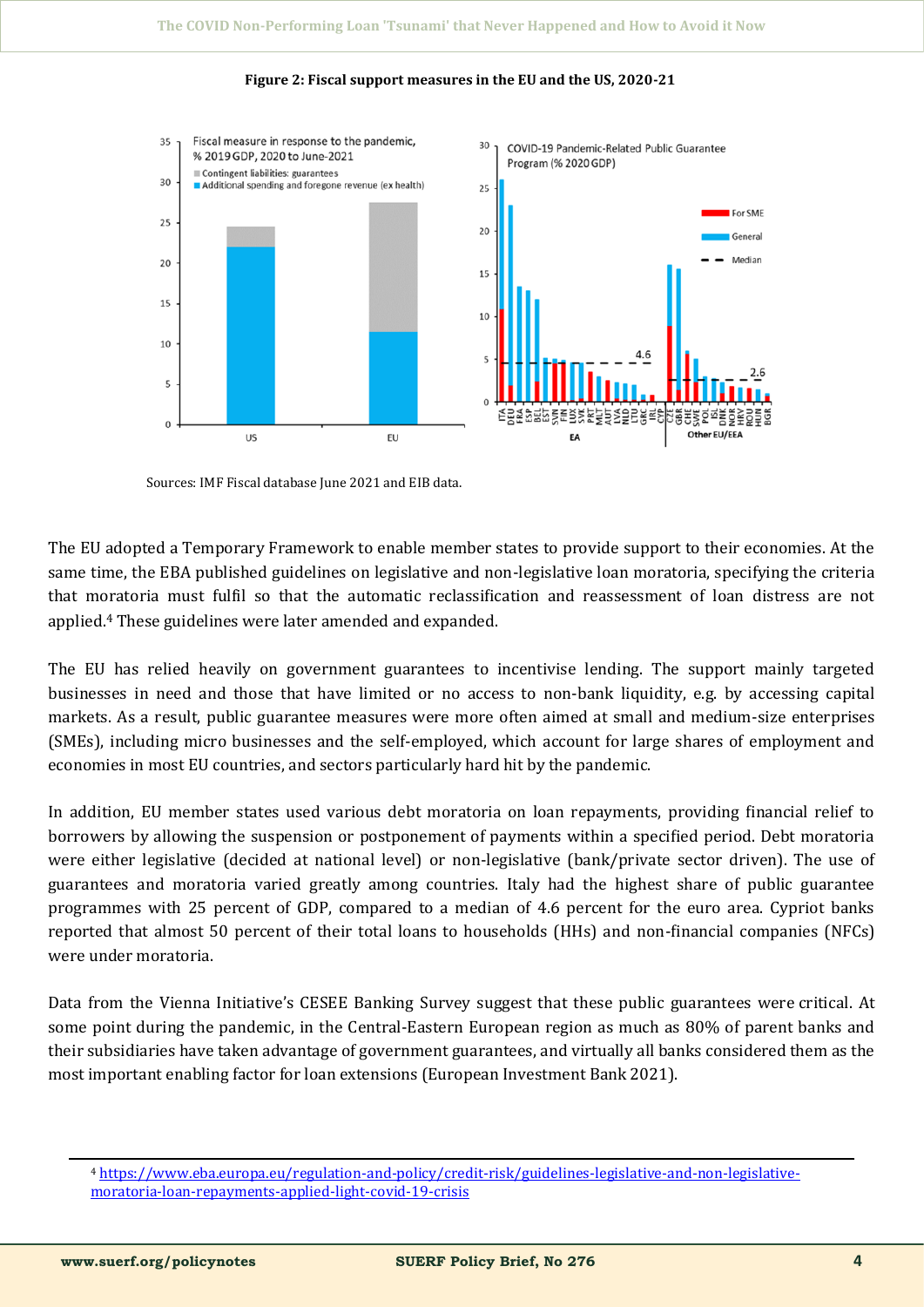EU authorities also implemented a wide range of regulatory measures aimed at supporting banks' ability to provide credit. Over 500 measures were announced by global standard-setting bodies, five G20 members and other leading financial jurisdictions, totalling 34 jurisdictions and authorities. Micro- and macroprudential authorities focused on measures to boost banks' capital, liquidity, provisioning, and other NPL-related measures, as well as changes to implementation schedules and reporting requirements.

Emerging Europe outside the eurozone also benefitted greatly from the European Central Bank's currency and repo operations to ensure necessary euro liquidity particularly in the early days of the pandemic. These helped enable anti-cyclical stimulus measure in emerging Europe which they could not mount during earlier crises.<sup>5</sup>

### **Can a delayed NPL "wave" be avoided too?**

There are several signs that things are changing, and that a deterioration in asset quality may occur in the near future. First, the level of "Stage 2" loans – underperforming loans with increased credit risk relative to origination but not yet "non-performing" – has increased during the pandemic, stabilising at a level almost two percentage points higher than at the beginning of 2020, with sizeable differences among countries. The increasing divergence between NPLs (declining) and Stage 2 loans (rising) may foreshadow a future NPLs increase (Figure 3).



#### **Figure 3: Non-performing loans and Stage 2 loans, 2019- June 2021**

Sources: EBA and authors.

Second, more than half of European banks' exposure is to sectors that were particularly hard hit by the pandemic (hospitality, retail trade, etc) and NPLs in many related sectors started to rise (Enria, 2022). In addition, in some countries, asset prices (including housing) have continued to increase, often beyond levels that are still deemed in line with fundamentals. These developments are likely to result in a correction further down the road.

<sup>5</sup> www.project-[syndicate.org/commentary/emerging](http://www.project-syndicate.org/commentary/emerging-markets-unconventional-monetary-policy-by-piroska-nagy-mohacsi-1-2020-08)-markets-unconventional-monetary-policy-by-piroska-nagy[mohacsi](http://www.project-syndicate.org/commentary/emerging-markets-unconventional-monetary-policy-by-piroska-nagy-mohacsi-1-2020-08)-1-2020-08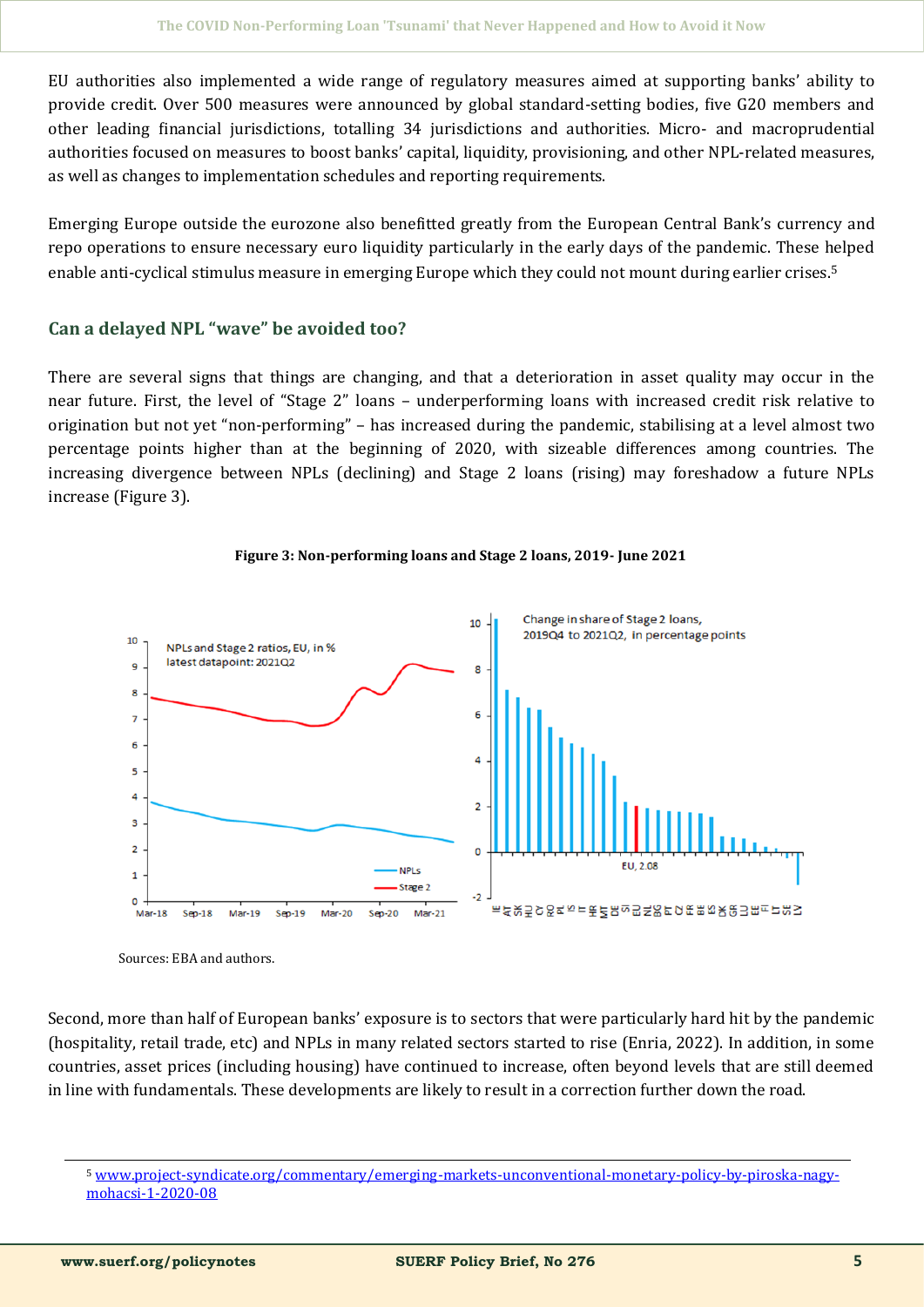Third, with the recovery underway, the extraordinary policy measures that have shielded asset quality since the start of the pandemic will be withdrawn. Early data indicate that the partial withdrawals so far did not bring about major disruptions (ECB, November 2021), but there are clear risks of future asset quality deterioration as the simultaneous unwinding of a range of remaining support measures, such as insolvency moratoria, employment protection schemes, overall fiscal support, and central bank liquidity support measures will take place. The policy mix itself may come under stress as increasingly persistent inflationary pressures call for monetary policy tightening whereas new COVID-variants such as Omicron may necessitate delaying such tightening. In emerging Europe, several central banks have already started monetary policy tightening in the face of rising inflation.

# **Policy proposals**

We expect that NPLs in Europe will rise in the future, but not become a key financial stability challenge again. However, this outcome is uncertain, particularly as new variants such as Omicron emerge, hindering the recovery and adding to demand-supply imbalances that have already induced a considerable increase in inflationary pressures. Against this background, we propose several additional policy measures:

- "Benefit of the doubt" principle. Policy makers must recognise that asset deterioration in the aftermath of the pandemic will be predominantly the result of exogenous shocks to the financial sector. Without belittling the risk of corporate "zombification" as a result of policy support to firms that are not viable in the long run (Altomonte et al. 2021), the "benefit of the doubt" should normally prevail. NPLs may also emerge because of policy-tightening that is needed to avert inflation but problematic from the viewpoint of Omricon-related uncertainties.
- Speed is of the essence. If NPLs increase rapidly, policy makers, regulators, and banks should act fast and decisively to assess and ultimately remove non-performing assets from balance sheets. This is a clear lesson from previous crises (GFC and sovereign debt crisis in Europe) as well as the experience of Japan in the 1990s.
- Err on the side of caution. We support the ECB's recommendation that, given the still high level of economic uncertainty, it is premature for most European banks at this time to release loan-loss provisioning set aside at the outset of the pandemic (Enria, 2022).
- "Fast track approach" on guarantees. Any call on already existing government guarantees should be accepted and honoured through a fast-track process. In Europe, more than half of the pandemic fiscal packages were given in the form of loan guarantees. Should these be called on, governments would need to act swiftly and transparently. The time is now for governments to prepare for such fast-track procedures.
- Facilitating secondary NPL markets is of paramount importance. Governments should remove remaining obstacles to the smooth functioning of such markets. This includes also further steps to facilitate the use of NPL securitisation schemes.
- Asset Management Companies may be needed. AMCs have been helpful in some countries in Europe and other parts of the world to swiftly remove NPLs from bank balance sheets (Fell et al. 2021). But in the EU the regulatory burden to set up such vehicles has significantly increased over the last decade. The EU regulatory framework should now be revised with a view of making AMCs again a more feasible option for high-NPL EU countries, including a flexible adaptation of state aid rules. In addition, to be prepared for a possible more substantial NPL increase, AMCs at the EU level should be reconsidered.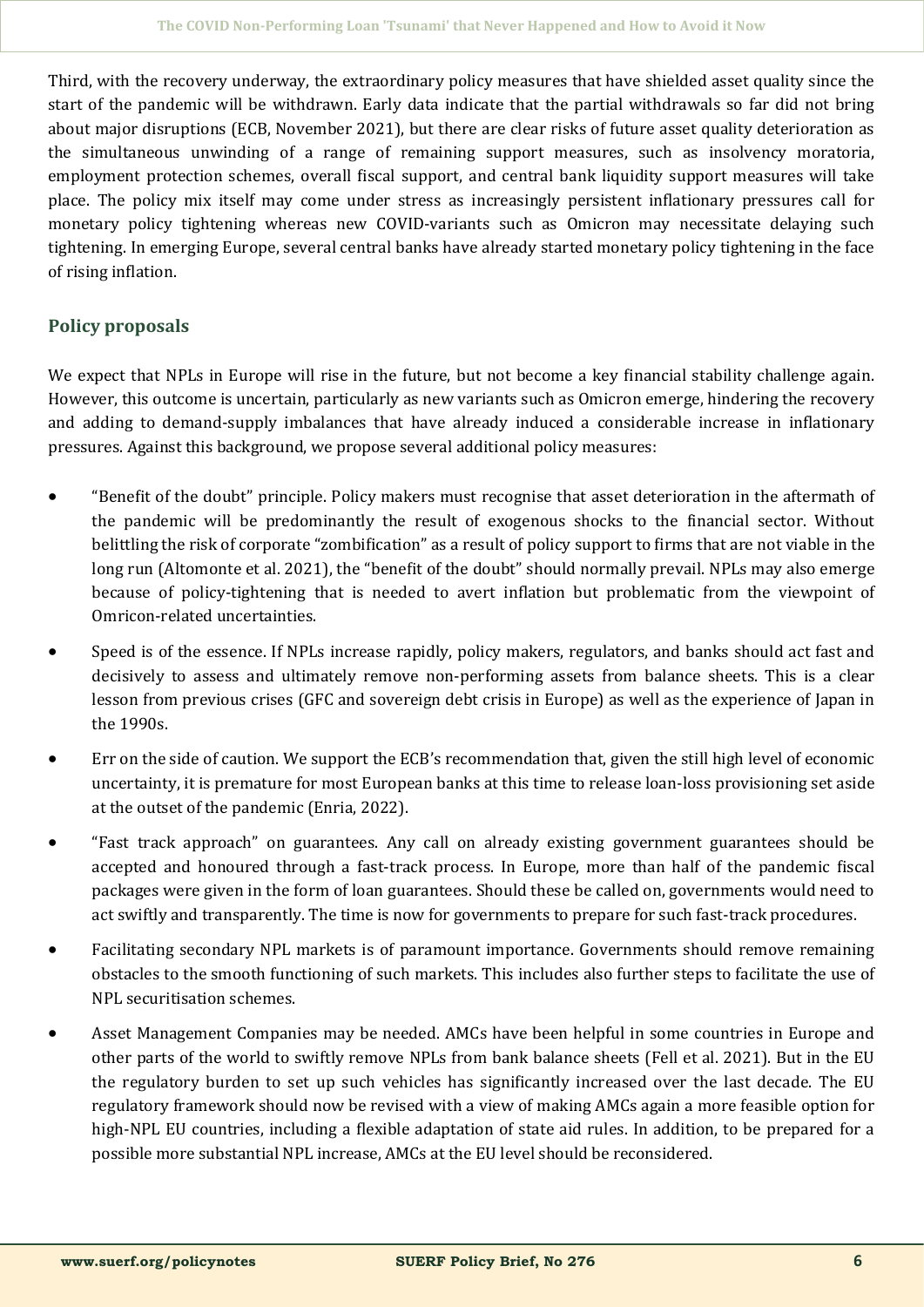- The ECB should maintain its currency swap and repo operations with emerging European central banks. These have been highly effectively to limit market overreaction during the pandemic and will be needed as policy tightening is underway.
- "Forward guidance" on NPL management is needed. The ECB/SSM and EBA, and EU country authorities, should step up their communication strategy to include asset quality/NPL issues. ∎

#### **References**

Altomonte, C., M. Demertzis, L. Fontagne and S. Mueller (2021) 'COVID-19 financial aid and productivity: has support been well spent?' Policy Contribution 21/2021, Bruegel.

EBA (2013), final draft technical standards on NPLs and Forbearance reporting requirements, October 2013. [https://www.eba.europa.eu/eba](https://www.eba.europa.eu/eba-publishes-final-draft-technical-standards-on-npls-and-forbearance-reporting-requirements)-publishes-final-draft-technical-standards-on-npls-and-forbearance-reporting[requirements](https://www.eba.europa.eu/eba-publishes-final-draft-technical-standards-on-npls-and-forbearance-reporting-requirements)

ECB Banking Supervision (2014). Aggregate Report on the Comprehensive Assessment, October 2014. [https://](https://www.bankingsupervision.europa.eu/ecb/pub/pdf/aggregatereportonthecomprehensiveassessment201410.en.pdf) [www.bankingsupervision.europa.eu/ecb/pub/pdf/aggregatereportonthecomprehensiveassessment201410.en.pdf](https://www.bankingsupervision.europa.eu/ecb/pub/pdf/aggregatereportonthecomprehensiveassessment201410.en.pdf)

ECB (2021), Financial Stability Review, November 2021.

Enria, A., Interview with Les Echos, January 10, 2022.

European Commission (2019), Fourth progress report on the reduction of non-performing loans (NPLs) and further risk reduction in the Banking Union, June 2019. [https://ec.europa.eu/info/publications/190612](https://ec.europa.eu/info/publications/190612-non-performing-loans-progress-report_en)-non[performing](https://ec.europa.eu/info/publications/190612-non-performing-loans-progress-report_en)-loans-progress-report\_en

European Commission (2020), State aid: Commission adopts Temporary Framework to enable Member States to further support the economy in the COVID-19 outbreak, March 2020. [https://ec.europa.eu/commission/](https://ec.europa.eu/commission/presscorner/detail/en/IP_20_496) [presscorner/detail/en/IP\\_20\\_496](https://ec.europa.eu/commission/presscorner/detail/en/IP_20_496)

European Council (2017). Council Conclusions on Action Plan to Tackle Non-Performing Loans in Europe. Brussels: European Council. [www.consilium.europa.eu/en/press/press](http://www.consilium.europa.eu/en/press/press-releases/2017/07/11/conclusions-non-performing-loans/)-releases/2017/07/11/conclusions-non[performing](http://www.consilium.europa.eu/en/press/press-releases/2017/07/11/conclusions-non-performing-loans/)-loans/ and [https://data.consilium.europa.eu/doc/document/ST](https://data.consilium.europa.eu/doc/document/ST-9854-2017-INIT/en/pdf)-9854-2017-INIT/en/pdf

European Investment Bank (EIB), Vienna Initiative Banking Survey, (Spring 2021).

J. Fell, M. Grodzicki, J. Lee, R. Martin, C-Y.Park, Peter Rosenkranz (eds), (2021), Nonperforming Loans in Asia and Europe – Causes, Impacts, and Resolution Strategies, Asian Development Bank (ADB), November 2021.

Nagy-Mohacsi, P., The Quiet Revolution of Emerging Market Central Banking, Project Syndicate, August 2021, www.project-syndicate.org/commentary/emerging-markets-unconventional-monetary-policy-by-piroska-nagymohacsi-1-2020-08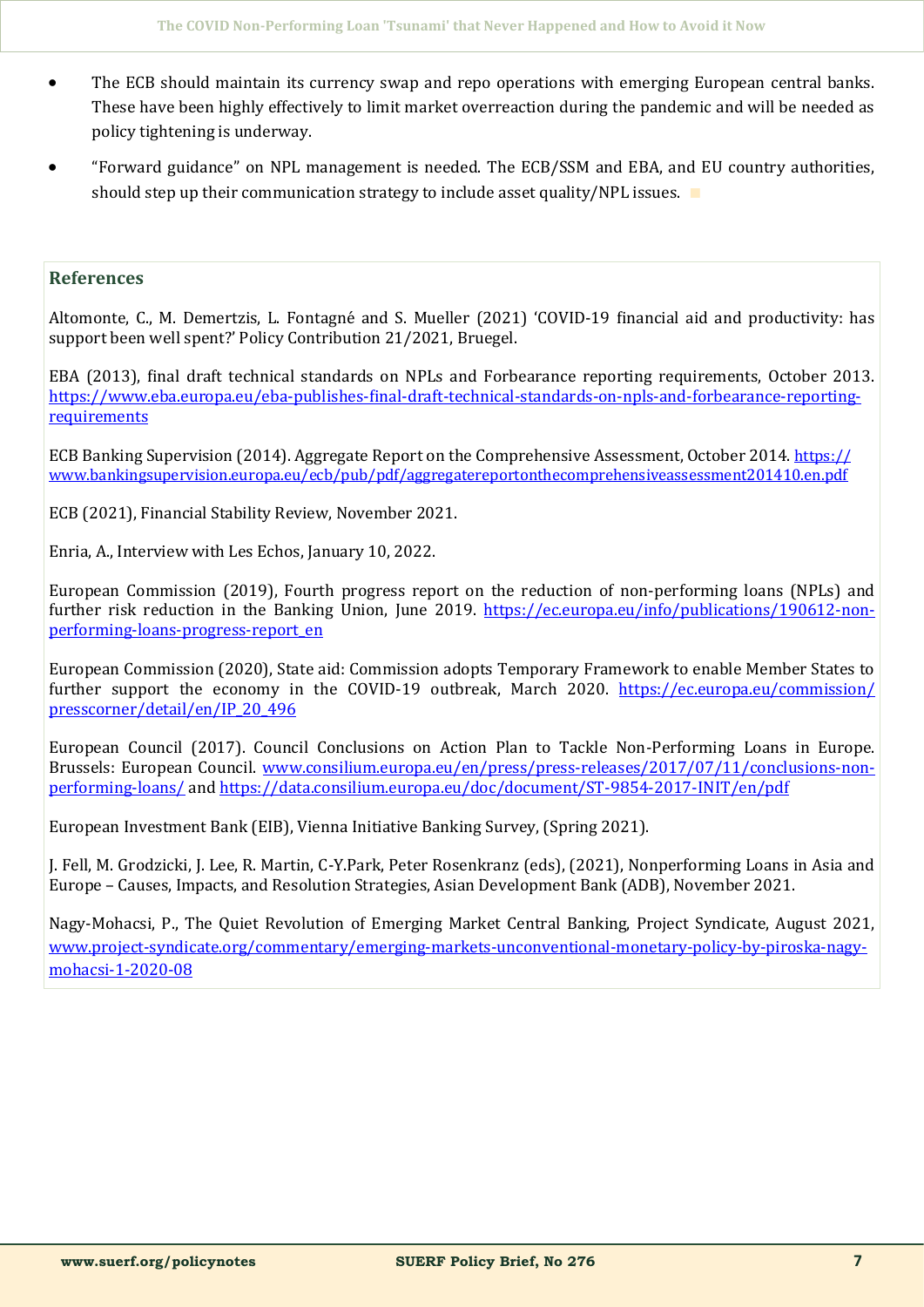#### **About the authors**

*Reiner Martin is Lead Economist at the Joint Vienna Institute (JVI) in Vienna, Austria, where he is providing and developing applied training courses for public sector officials on a range of financial and macroeconomic topics. He also conducts related research, mainly on non-performing loan resolution, macroprudential policy and stress testing. Until August 2018, he was Deputy Head of the European Central Bank's Macroprudential Policy Division and, prior to that, Deputy Head of the ECB's Stress Testing Division. Earlier than that, he was Research Advisor at the Oesterreichische Nationalbank (Austrian Central Bank) and Head of the ECB's Convergence Section. He holds a Ph.D. in Economics from the University of Hamburg (Germany) and Master degrees in Economics and Political Science from the Universities of Sussex and Bristol (UK).*

*Piroska Nagy-Mohácsi is Visiting Professor at the Firoz Lalji Global Hub at the London School of Economics and Political Science (LSE), and partner of the Macroeconomic Advisory Group (MAG), New York. Previously she was Interim Director and Academic Programme Director at the LSE Institute of Global Affairs in 2015-2021 and Policy Director of the European Bank for Reconstruction and Development (EBRD), overseeing strategic directions in Emerging Europe, Central Asia and North Africa as well as policy initiatives and co-created and led the Vienna Initiative in 2008-15, and headed its Secretariat. Piroska also worked in senior positions as in the International Monetary Fund (IMF) in 1986- 2008 with responsibilities in Europe, Africa and Asia. Piroska's current research focusses on financial stability and resilience as well as financial innovation and digital currencies. She has published in the areas financial stability, fiscal policy reform and structural transformation. She is the author of the book The Meltdown of the Russian State (Edgar Elgar, 2000).* 

*Elina Ribakova is Deputy Chief Economist at the Institute of International Finance, where she directs research on emerging markets. She is also Adjunct Senior Fellow at the Center for New American Security. She has held senior level roles in economic research at a diverse set of financial institutions, including Bruegel, Deutsche Bank, and Citigroup. She started her career as an economist at the International Monetary Fund (1999-2008). She holds a Masters degree in Economics from the University of Warwick (UK).* 

*Jonathan Fortun Vargas is an economist at the Institute of International Finance (IIF) in Washington, D.C., where he oversees the work on capital flows and also covers G-3 economies. Previously, Jonathan worked at the World Bank and Inter-American Development Bank (IADB) and was a lecturer at Johns Hopkins University. Jonathan holds an M.A. in international economics and finance from Johns Hopkins University, an M.Sc. in economics/international relations from Kobe University (Japan), Ph.D. coursework at the National Graduate Institute of Policy Studies in Tokyo (Japan), a magna cum laude degree in financial engineering and is currently completing a BSc. in Computer Science from University of London. He is fluent in Spanish, Portuguese, Japanese, and English.*